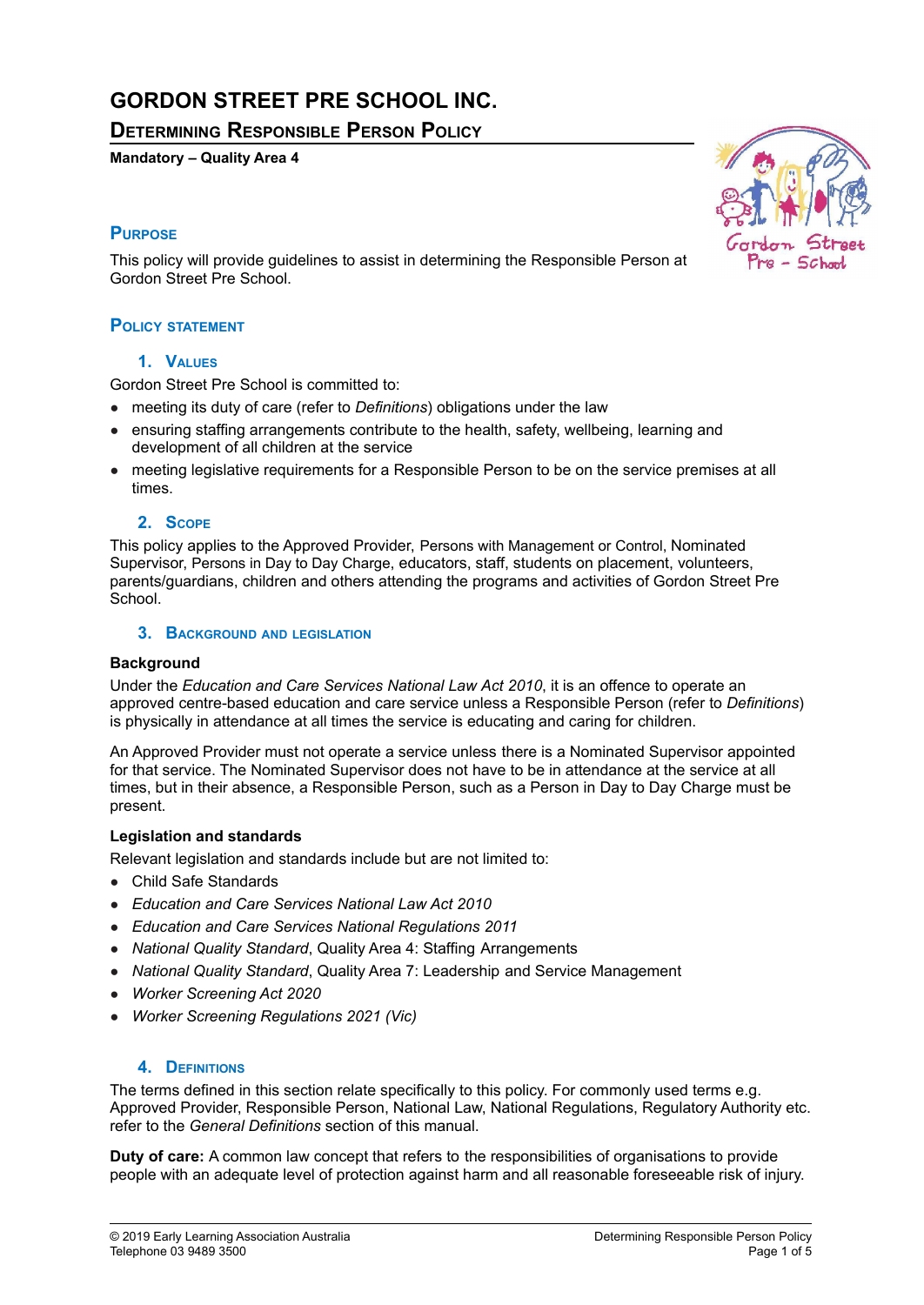**Person in Day to Day Charge:** A person who is placed in day-to-day charge of an education and care service by an Approved Provider or a Nominated Supervisor; and who has consented to the placement in writing (Regulation 117A).

**Person with Management or Control:** Where the Approved Provider of a service is an eligible association, each member of the association's executive committee is a Person with Management or Control and has the responsibility, alone or with others, for managing the delivery of the education and care service (National Law: Definitions (b)).

**Responsible Person:** Centre-based services must have a Responsible Person present at all times that the service is delivering education and care. The responsible person is the Person in Day to Day Charge at the service and can be one of the following:

- the Approved Provider, if the Approved Provider is an individual, or in any other case, a Person with Management or Control (refer to *Definitions*) of an education and care service operated by the Approved Provider
- the Nominated Supervisor of the service
- a Person placed in day-to-day Charge of the service. (National Law, Section 162)

**Nominated Supervisor:** A person who has been nominated by the Approved Provider of the service under Part 3 of the Act and who has consented to that nomination in writing can be the Nominated Supervisor. All services must have a Nominated Supervisor(s) with responsibility for the service in accordance with the National Regulations (Section 5 and 161).

**Working with Children (WWC) Check:** The check is a legal requirement under the Worker Screening Act 2020 for those undertaking paid or voluntary child-related work in Victoria. The Department of Justice assesses a person's suitability to work with children by examining relevant serious sexual, physical and drug offences in a person's national criminal history and, where appropriate, their professional history.

**Working with Children (WWC) Clearance**: A WWC Clearance is granted to a person under Worker Screening legislation if:

- they have been assessed as suitable to work with children
- there has been no information that, if the person worked with children, they would pose a risk to those children
- they are not prohibited from attempting to obtain, undertake or remain in child-related employment.

#### **5. SOURCES AND RELATED POLICIES**

#### **Sources**

- Australian Children's Education and Care Quality Authority (ACECQA), Information Sheets: [www.acecqa.gov.au/national-quality-framework/information-sheets/](http://www.acecqa.gov.au/national-quality-framework/information-sheets/)
- *Guide to the Education and Care Services National Law and the Education and Care Services National Regulations 2011*: [www.acecqa.gov.au](http://www.acecqa.gov.au)
- *Guide to the National Quality Standard*: [www.acecqa.gov.au](http://www.acecqa.gov.au)

#### **Service policies**

- *● Code of Conduct Policy*
- *● Child Safe Environment Policy*
- *● Participation of Volunteers and Students Policy*
- *● Privacy and Confidentiality Policy*
- *● Staffing Policy*
- *● Supervision of Children Policy*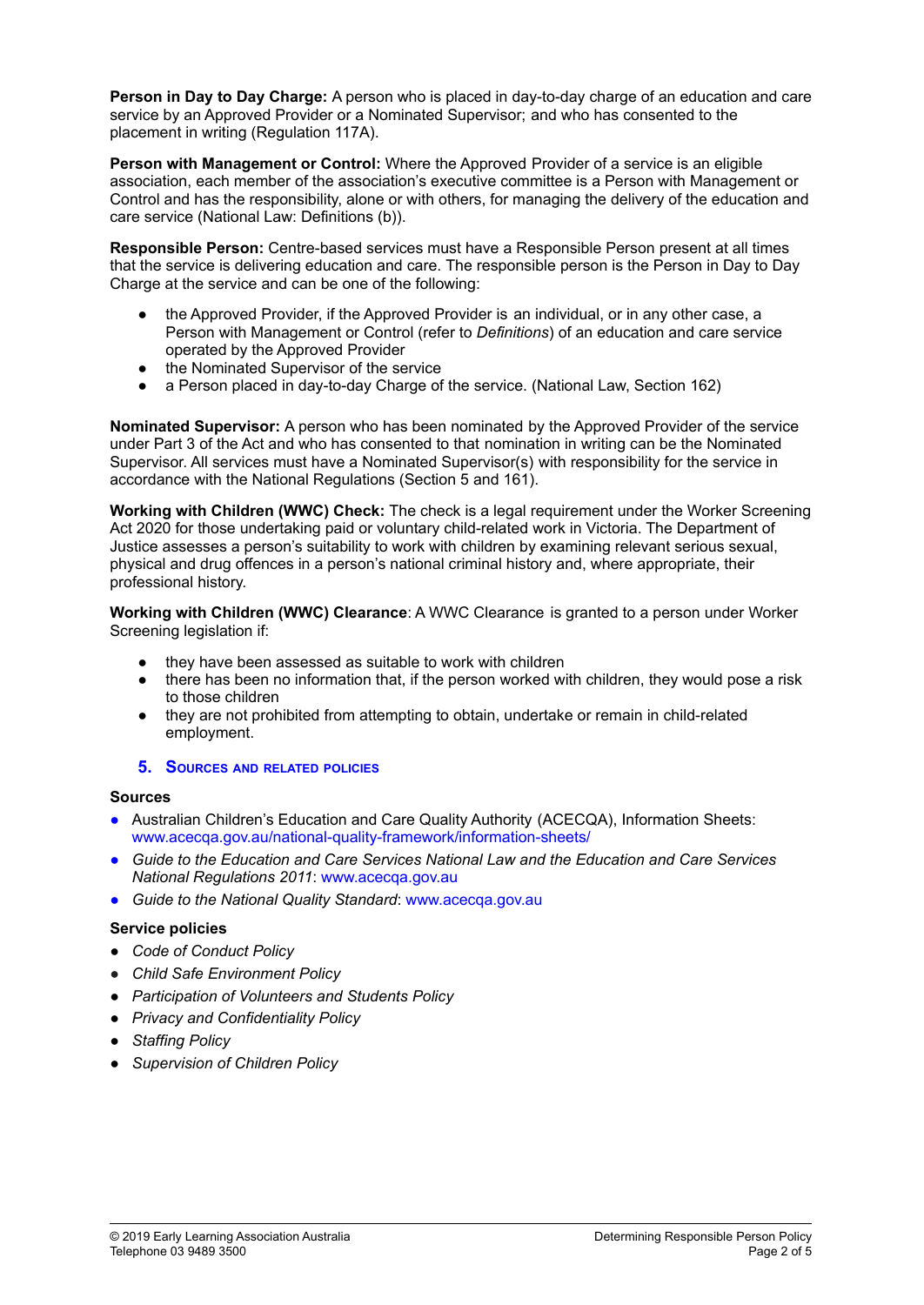# **PROCEDURES**

## **The Approved Provider and Persons with Management or Control are responsible for:**

- ensuring there is a Responsible Person (refer to *Background* and *Definitions*) on the premises at all times the service is delivering education and care programs for children
- nominating sufficient Nominated Supervisors to meet legislative requirements for a Responsible Person at the service at all times, including during periods of leave or illness
- ensuring that a person nominated as a Nominated Supervisor or a Person in Day to Day Charge:
	- − is at least 18 years of age
	- − has adequate knowledge and understanding of the provision of education and care to children
	- − has the ability to effectively supervise and manage an education and care service
	- − has not been subject to any decision under the National Law, or any other children's services or education law, to refuse, refuse to renew, suspect, or cancel a licence, approval, registration, certification or other authorisation granted to the person
	- − has a history of compliance with the National Law and other relevant laws (Regulations 117C and 117B)
- ensuring that the name and position of the Responsible Person in charge of the service is displayed and easily visible from the main entrance of the service 1 (National Law: Section 172)
- ensuring that the service does not operate without a Nominated Supervisor, and that this person has given written consent to be in the role
- ensuring that the name of the Nominated Supervisor is displayed prominently at the service
- ensuring that information about the Nominated Supervisor, including name, address, date of birth, evidence of qualifications and approved training, and a Working with Children Check (refer to *Staffing Policy*) is kept on the staff record (Regulation 146)
- notifying the Regulatory Authority if:
	- − there is a change to the name or contact details of the Nominated Supervisor (Section 56, Regulation 35)
	- − the Nominated Supervisor is no longer employed or engaged by the service
	- − has been removed from the role
	- − the Nominated Supervisor withdraws their consent to the nomination
	- − if a Nominated Supervisor or Person in Day to Day Charge has their Working with Children Check or teacher registration suspended or cancelled, or if they are subject to any disciplinary proceedings under the law
	- − there is any other matter or incident which affects the ability of the Nominated Supervisor to meet minimum requirements and re-assessing the Nominated Supervisor's suitability for the role
- ensuring that, when the Nominated Supervisor is absent from the premises, an alternative Responsible Person is on site
- ensuring that the Nominated Supervisor and Person in Day to Day Charge have a sound understanding of the role of Responsible Person
- ensuring that the staff record includes the name of the Responsible Person at the centre-based service for each time that children are being educated and cared for by the service (Regulation 150)
- ensuring that the Nominated Supervisors and Person in Day to Day Charge have successfully completed child protection training (see *Child Safe Environment Policy)*

 $1$  The quidelines to the National Regulations state that, given the Responsible Person in charge may change throughout the day (for example, at a changeover of shifts), this requirement might be met on a whiteboard or interchangeable name plate at the entrance of the service premises.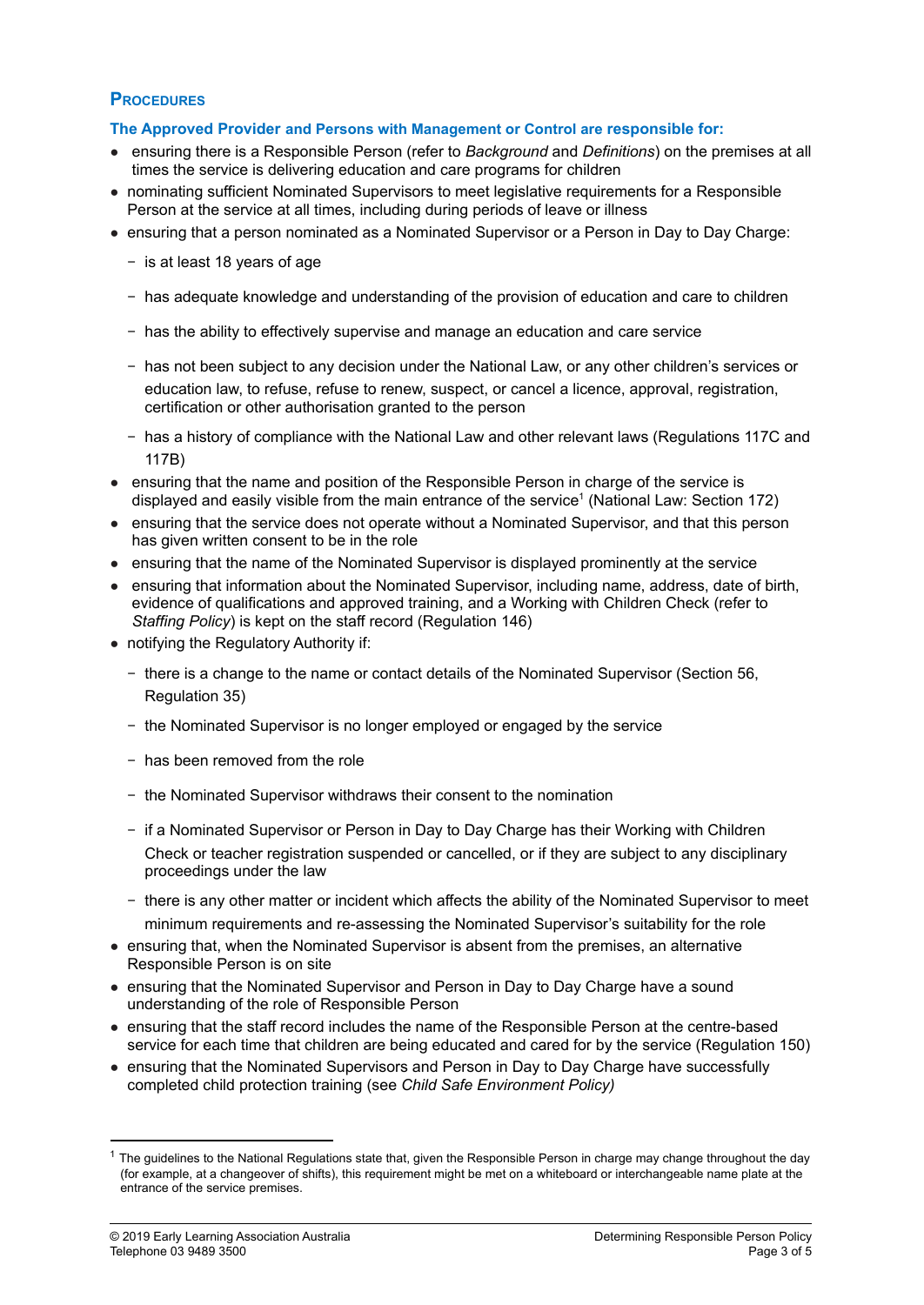● developing rosters in accordance with the availability of Responsible Persons, hours of operations and the attendance patterns of children.

## **The Nominated Supervisor is responsible for:**

- providing written consent to accept the role of Nominated Supervisor
- ensuring they have a sound understanding of the role of Responsible Person (refer to *Definitions*)
- ensuring that, in their absence from the service premises, a Responsible Person is present
- ensuring that a Person in Day to Day Charge:
	- − is at least 18 years of age
	- − has adequate knowledge and understanding of the provision of education and care to children,
	- − has the ability to effectively supervise and manage an education and care service
	- − has not been subject to any decision under the National Law, or any other children's services or education law, to refuse, refuse to renew, suspect, or cancel a licence, approval, registration, certification or other authorisation granted to the person
	- − has a history of compliance with the National Law and other relevant laws (Regulation 117B)
- ensuring that an educator gives written consent to being a Person in Day to Day Charge
- ensuring that the name and position of the Responsible Person in charge of the service is displayed and easily visible from the main entrance of the service
- supporting the Approved Provider to develop rosters in accordance with the availability of Responsible Persons, hours of operations and the attendance patterns of children
- notifying the Approved Provider and the Regulatory Authority within 7 days of any changes to their personal situation, including a change in mailing address, circumstances that affect their status as fit and proper, such as the suspension or cancellation of a Working with Children Check or teacher registration, or if they are subject to disciplinary proceedings.

#### **All other Staff are responsible for:**

- meeting the qualifications, experience and other requirements if they wish to be nominated as a Person in Day to Day Charge
- providing written consent to be the Person in Day to Day Charge
- ensuring they have a sound understanding of the role of Responsible Person.

#### **Parents/guardians are responsible for:**

- reading and understanding this policy
- being aware of the Responsible Person at the service on a daily basis.

#### **Volunteers and students, while at the service, are responsible for following this policy and its procedures.**